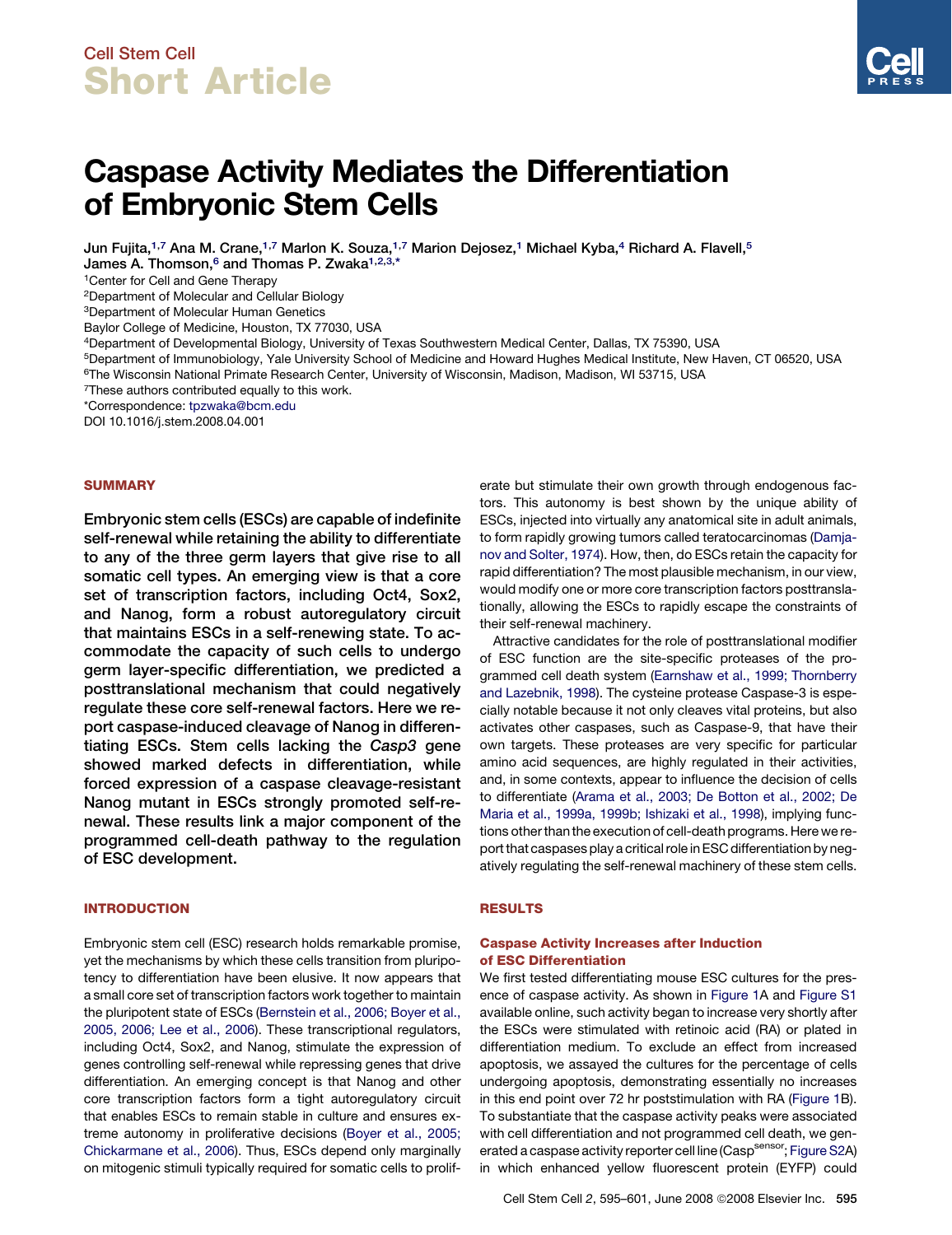<span id="page-1-0"></span>

#### Figure 1. Increased Caspase Activity in Mouse ESCs upon Induction of Differentiation

(A) The R1 ESC line was stimulated with RA  $(1 \mu M)$  for the indicated times, and Caspase activity was measured in an in vitro Caspase activity assay. The data are means  $\pm$  SD of triplicate experiments.

(B) The same ESC line was again exposed to RA for various times and the mean (± SD) percentage of cells undergoing programmed cell death was determined by counting apoptotic bodies. UV, ultraviolet light.

(C) ESCs expressing the Caspase sensor (Casp<sup>sensor</sup>) were stimulated with RA (1 mM), fixed at the four indicated time points, and stained with an antibody against a reporter protein (enhanced yellow fluorescent protein, EYFP). Mainly cytoplasmic staining indicates low Caspase activity, while mainly nuclear staining typically indicates increased Caspase activity. Immunofluorescence images (40x) were taken from representative fields. Although a shift of the signal from the cytoplasm to the nucleus is apparent at 12 hr, the cells did not show any signs of apoptosis. Cells treated with stausporine at 6 hr served as positive controls. Scale bar, 10  $\mu$ m.

(D) Similar experimental setting as in (C), except that the mean percentage of cells with mainly cytoplasmic or nuclear staining was determined.

(E) Western blot analysis of nuclear lysates isolated from mouse ESCs after stimulation with RA for the indicated times. The blotted membrane was probed with an antibody against PARP-1. The uncleaved form of PARP-1 is apparent at the earlier poststimulation times, with the cleaved form (85 kDa fragment) appearing after 24 hr, indicating PARP-1 cleavage.

(F) Immunostaining of a mouse ESC colony stimulated with RA or incubated with leukemia inhibitory factor (LIF) for 2 days. The antibody used specifically recognizes the 85 kDa form of PARP-1. Magnification, 40x.

be seen in the cytoplasm as long as caspase activity was low or absent but appeared in the nucleus when caspases were active (Figure 1C). In their undifferentiated state, the ESCs showed mainly cytoplasmic EYFP staining, but upon induction of differentiation, the EYFP signal shifted to the nucleus in most or an increased percentage of the ESCs (Figures 1C–1D),

596 Cell Stem Cell 2, 595-601, June 2008 © 2008 Elsevier Inc.

indicating the presence of caspase activity. Importantly, none of the caspase-positive cells appeared to be undergoing programmed cell death, as they lacked the classical features of nuclear condensation, nuclear fragmentation, and membrane blebbing (data not shown). Western blot analysis revealed marked differences in the sizes of the EYFPs, indicating that the reporter protein had indeed been cleaved by caspases ([Figure S2B](#page-5-0)). We attribute the slight discrepancy in the kinetics of caspase activity shown in Figures 1A and 1D to the different cell densities required for the respective assays. Finally, we asked if PARP-1, a recognized caspase target during the execution of apoptosis [\(Lazebnik et al., 1994\)](#page-6-0), might also be cleaved after induction of differentiation. Western blot analysis and immunofluorescence microscopy with PARP-1 antibodies revealed what appeared to be cleaved PARP-1 (the p85 fragment) at 48 hr poststimulation of ESCs (Figures 1E and 1F), suggesting that, as in cells undergoing apoptosis, PARP-1 was also cleaved by caspases during differentiation. Thus, differentiating ESCs show increased caspase activity that is not associated with programmed cell death.

Because many different caspases could have accounted for the increases in caspase activity seen in our differentiating ESC cultures, we performed a western blot analysis for active caspases in protein lysates from these cultures. Using antibodies against five major caspases, we identified active Caspase-3 in the lysates ([Figure 2](#page-2-0)A) but failed to detect other effector cysteine proteases (data not shown). To demonstrate the functional relevance of Caspase-3 to ESC differentiation, we first exposed the cells to the caspase-blocking peptide VAD and induced differentiation with RA. This treatment clearly inhibited ESC differentiation, although the block was not complete [\(Fig](#page-2-0)[ures 2B](#page-2-0) and 2D, left). Thus, while important for differentiation, Caspase-3 activity may not have been the sole factor contributing to this process. Alternatively, the VAD peptide may not have fully inactivated the protease.

## Caspase-3 Knockout ESCs Possess a Differentiation Defect

To substantiate a requirement for Caspase-3 activity in ESC differentiation, we generated both homozygous and heterozygous lines of *Casp3* knockout ESCs ([Figure S3A](#page-5-0)). Deletion of the *Casp3* locus lacked any discernible effect in undifferentiated ESCs; however, when exposed to RA, the *Casp3*-*/*- ESCs showed an obvious delay in differentiation compared with *Casp3+/*- cells ([Figures 2](#page-2-0)C and 2D, right). Similar results were obtained when the ESCs were induced to differentiate as embryoid bodies [\(Figure S3](#page-5-0)B). As in the caspase blocking experiment, more than 25% of the *Casp3*-*/*- ESC colonies showed appreciable signs of differentiation after 5 days, while a substantial proportion of the colonies remained either completely undifferentiated (42%) or only partially differentiated (31%). Quantification of *Oct4* expression in *Casp3*-*/*- ESCs by PCR ([Figure S3](#page-5-0)C and S3D) showed a reduction in this transcription factor with time after differentiation, reinforcing the idea that a differentiation delay is associated with the absence of this protease in ESCs. We also injected  $Casp3^{+/-}$  and  $Casp3^{-/-}$  ESCs into immunocompromised mice, observing tumor formation at the injection sites 10–14 days later in both experimental groups. Histological examination of the tumors revealed differentiated cells from all germ layers in mice injected with the *Casp3+/*- ESCs, in contrast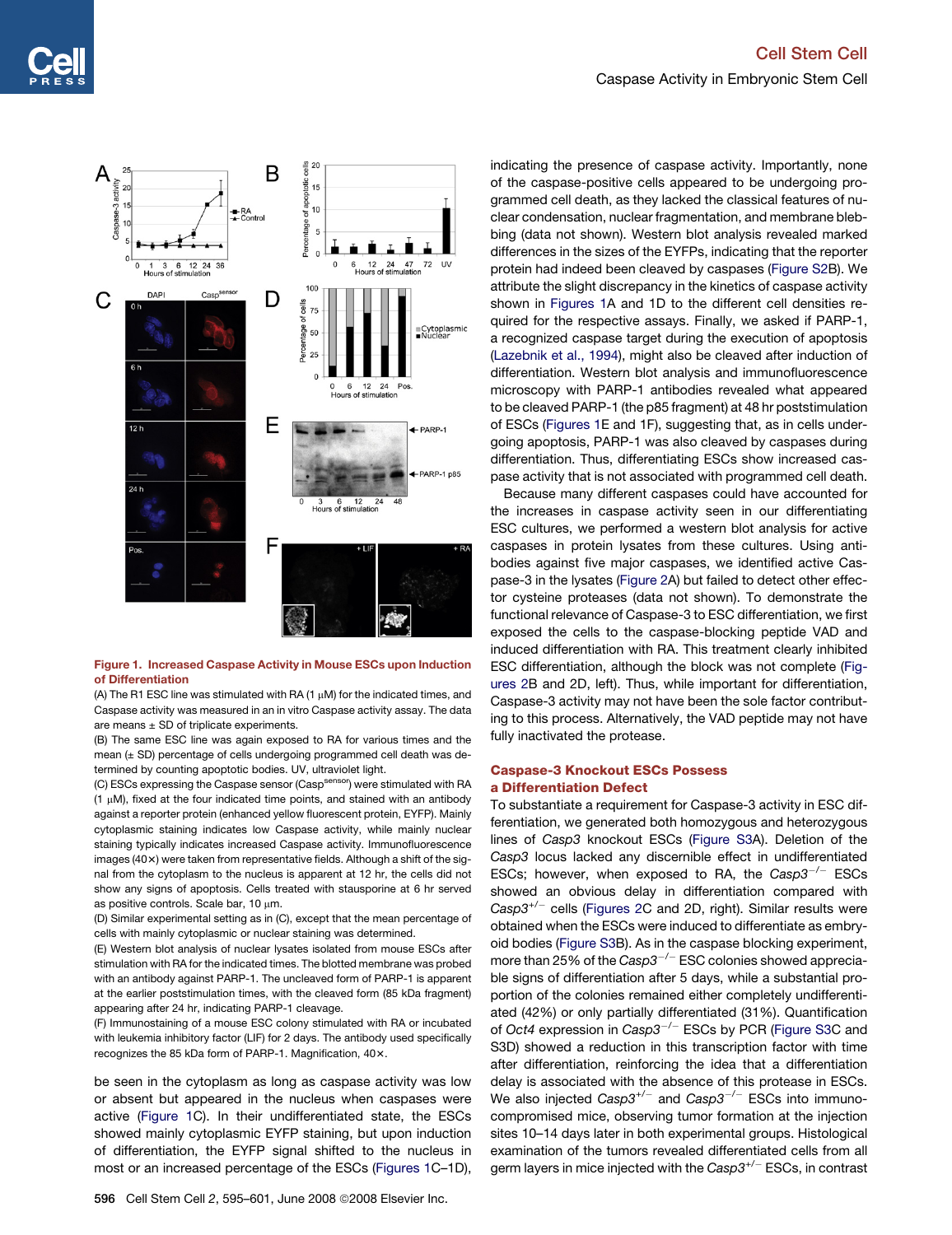<span id="page-2-0"></span>

#### Figure 2. Caspase-3 Is Increased during Differentiation and Is Essential for Proper Differentiation of ESCs

(A) Western blot analysis of protein lysates from ESCs stimulated to differentiate with RA for the indicated times. The western blot membranes were probed with an antibody that specifically recognizes only active Caspase-3. MEF, mouse embryonic fibroblasts.

(B) Alkaline phosphatase staining of ESC colonies stimulated with RA (1  $\mu$ M/ml) or coincubated with RA and the pan-Caspase blocking peptide VAD.fmk (100 mM) after 3 days. Cells incubated with leukemia inhibitory factor (LIF) served as controls. The majority of colonies lost staining due to differentiation, whereas coincubation with VAD prevented differentiation. Magnification, 10x. (C) Casp3 heterozygous (+/-) and knockout (-/-) ESCs were stimulated with RA (1 μM) for 3 days and stained for alkaline phosphatase. *Casp3<sup>+/-</sup>* ESCs differentiated, whereas the majority of *Casp3<sup>-/-</sup>* ESCs did not (10×). Controls were cells incubated without LIF.

(D) Left: quantification of colonies shown in (B) as described in the [Experimen](#page-5-0)[tal Procedures](#page-5-0). Mean values are shown. Right: quantification of colonies shown in (C). Mean values are shown.

(E) *Casp3+/*- and *Casp3*-*/*- ESCs were injected into immunocompromised nude mice, and the resultant tumors were analyzed histologically. Typical aspects of *Casp3+/*- and of *Casp3*-*/*- tumors included derivatives from all three germ layers within a teratoma or immature and undifferentiated cells, respectively.

to the mainly undifferentiated or immature cells in *Casp3*-*/*- ESCs (Figure 2E; [Figure S4\)](#page-5-0). Taken together, the caspase-blocking and *Casp3* knockout data support direct involvement of Caspase-3 in ESC differentiation.

If Caspase-3 indeed promotes the differentiation of ESCs, it should be possible to demonstrate this effect by modulating levels of the active protease. We therefore made targeted insertions of cDNAs encoding a constitutively active (Casp3rev) or mutated (mCasp3rev) form of Caspase-3 upstream of the *HPRT* locus of A2lox ESCs; these cDNAs were under the control of a tetracycline-inducible promoter [\(Figure S5](#page-5-0)A). Doxycycline induction of higher levels of inducible Caspase-3 in ESCs stimulated differentiation, coinciding with a reduction of Nanog and Oct4 levels, an increase in the expression of miscellaneous differentiation factors, and an obvious change in cell morphology associated with differentiation [\(Figures 3](#page-3-0)A–3C). Whether such stimulation favors differentiation to a particular cell type (e.g., endoderm) or simply releases ESCs from the self-renewal machinery to be stimulated by other extrinsic or intrinsic signals required for cell-fate commitment is unclear.

#### Nanog Is Cleaved upon Induction of Differentiation

To identify the differentiation-specific molecular targets of Caspase-3 in mouse ESCs, we developed an in vitro Caspase-3 cleavage assay and used it to determine the cleavage of Sox2, Oct4, and Nanog transcription factors, all of which maintain ESCs in a self-renewing state. Caspase-3 cleaved human (h) Nanog in vitro ([Figure 4](#page-4-0)A), while Sox2 and Oct4 remained uncleaved (data not shown). Examination of the hNanog amino acid sequence revealed conserved residues at position 69 and at position 70 between the N-terminal transcriptional transactivator [\(Pan and Pei, 2003\)](#page-6-0) and the homeodomain [\(Figure 4A](#page-4-0)) that likely serve as the Caspase-3 cleavage site. Indeed, when a single amino acid in this putative recognition sequence was mutated (yielding D69E hNanog), Caspase-3 was no longer able to cleave the protein in vitro ([Figure 4A](#page-4-0)). We also noted that mouse (m) Nanog has a single amino acid substitution  $(D > G)$  at position 64 that is three bases upstream of the Caspase-3 cleavage site, a modification that could decrease the ability of Caspase-3 to cleave mNanog. An in vitro Caspase-3 substrate affinity assay revealed that the cleavage site in mNanog (GSPD) was still targeted by Caspase-3 ([Figure S6](#page-5-0)B). However, after performing the same in vitro cleavage assays as used with hNanog, we observed very little or no cleavage of recombinant mNanog by Caspase-3 ([Figure S6](#page-5-0)A). To determine whether both hNanog and mNanog and their corresponding mutants are cleaved in differentiating ESCs in vivo, we studied all four constructs in ESCs treated with RA ([Figure 4](#page-4-0)B). Western blot analysis revealed cleavage of both wild-type hNanog and wild-type mNanog, but not their mutant forms harboring modified caspase cleavage sites (aa 67 to 68 in mNanog and aa 69 to 70 in hNanog) [\(Figure 4](#page-4-0)B). In addition, western blot analysis with antibodies against endogenous Nanog detected a smaller band at 24 and 36 hr postinduction that corresponded to the cleaved form of Nanog [\(Figure 4](#page-4-0)C). Thus, given the apparently reduced activity of Caspase-3 toward mNanog in vitro compared with its effective cleavage of this transcription factor in vivo, we hypothesized that another, Caspase-3-dependent protease may function with Caspase-3 to modify the regulatory activity of mNanog. By screening a panel of caspases for their ability to cleave mNanog in vitro [\(Figure 4D](#page-4-0), left), we identified Caspase-9 as the most likely candidate for this role ([Figure 4D](#page-4-0); [Figure S6](#page-5-0)C). Indeed, others have shown that the activity of Caspase-9 can be drastically enhanced either by active Caspase-3 [\(Zou et al., 2003](#page-6-0)) or by Procaspase-3 ([Yin et al., 2006](#page-6-0)), supporting an important contribution of Caspase-9 to Nanog cleavage in ESCs.

If Nanog is indeed one of the principal targets of Caspases in ESCs, its cleavage should have profound effects on whether the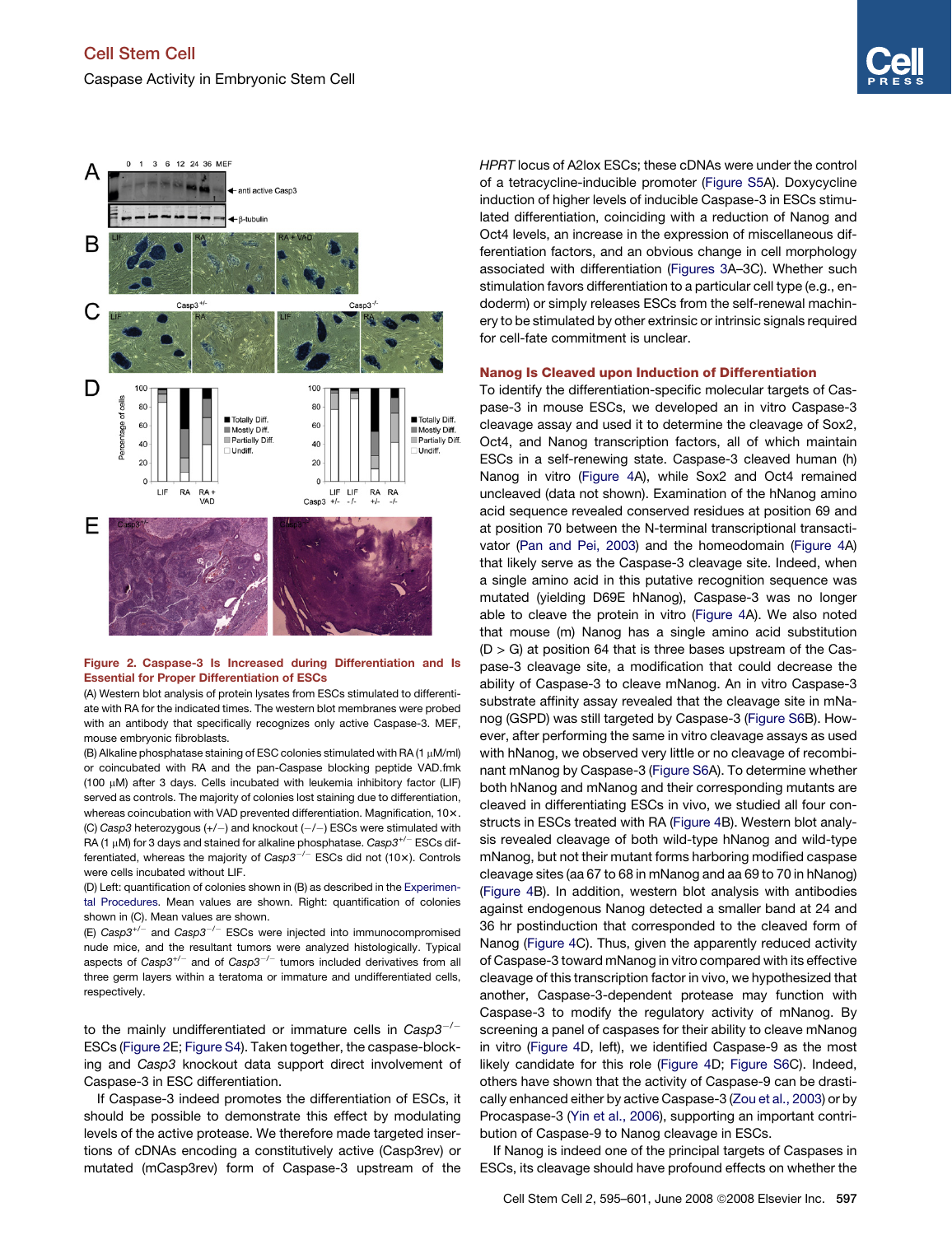<span id="page-3-0"></span>

## Figure 3. Ectopic Activation of Caspase-3 Activity in ESCs Leads to **Differentiation**

ESCs carrying a constitutively active form of *Casp3* gene (*Casp3rev*) or a mutated version (*mCasp3rev*) under the control of a tetracycline-inducible element were stimulated with doxycycline at increasing concentrations. (A) Western blotting and detection of Oct4 and Nanog were then performed. Both Oct4 and Nanog disappeared when the expression of *Casp3rev*, but not *mCasp3rev*, increased. WT, wild-type. (B) ESCs show clear morphologic signs of differentiation when *Casp3rev*, but not *mCasp3rev*, expression is increased. (C) RT-PCR of Oct4, Nanog, and differentiation markers. Both Oct4 and Nanog were downregulated when expression of *Casp3revI*, but not *mCasp3rev*, was increased, whereas expression of the differentiation markers Bmp2, Laminin B1, and Gata4 increased.

cells remain in a state of pluripotency or differentiate. To test this prediction, we again generated ESCs harboring cDNA coding for hNanog or D69E, the caspase cleavage-resistant form of hNanog targeted upstream of the *HPRT* locus under the control of a tetracycline-inducible element [\(Figures S7](#page-5-0)A and S7B). Importantly, the expression of induced hNanog reached levels comparable to those of endogenous Nanog ([Figure S7](#page-5-0)C). ESCs expressing the D69E form of hNanog had a clear prolifer-

ative advantage over cells with the wild-type allele when cultured under conditions that promote differentiation ([Figures 4E](#page-4-0) and 4F). They also lacked evidence of morphological changes, in contrast to ESCs carrying the wild-type form of Nanog [\(Figure S7D](#page-5-0)). To assess the antidifferentiation effects of caspase cleavage mNanog, we plated ESCs transfected with wild-type and D67G (cleavage-resistant) mNanog at clonal densities and analyzed colony formation 3 days later. The vast majority of colonies expressing the cleavage-resistant form of mNanog appeared morphologically unaffected and were positive for alkaline phosphatase, whereas a significantly lower number of colonies expressing wild-type mNanog consisted of undifferentiated, alkaline phosphatase-positive cells [\(Figure 4G](#page-4-0)). These observations support the hypothesis that caspase-mediated cleavage of Nanog promotes ESC differentiation.

## **DISCUSSION**

Our findings suggest that ESCs exploit caspases for rapid and specific deactivation of Nanog, thus disrupting the autoregulatory circuit that otherwise preserves pluripotency in these cells. They indicate further that Caspase-3 plays a dominant role in this negative regulation by acting directly on Nanog or interacting as a cofactor with Caspase-9, which then deactivates the transcription factor. The action of caspases on Nanog appears to separate the N-terminal domain from the homeodomain, leading to the destabilization and subsequent degradation of the protein. From our experiments, it is clear that both human and mouse Nanog are cleaved by caspases, and therefore, it is likely that both of them are completely interchangeable with regard to caspase-mediated cleavage during the differentiation of ESCs. That the caspase cleavage-resistant forms of Nanog have a significantly stronger antidifferentiation effect in ESCs than does wildtype Nanog firmly suggests that caspase-mediated cleavage of endogenous Nanog plays a critical role in ESC differentiation.

The link we have identified between ESC differentiation and programmed cell death helps to explain several poorly understood observations on these ostensibly distinct processes, both in vitro and in the early embryo. For instance, some components of the cell-death system, such as Bcl-2, protect ESCs not only from apoptosis but also from differentiation ([Yamane et al.,](#page-6-0) [2005\)](#page-6-0), while p53 has been shown to be directly involved in both the control of cell proliferation and apoptosis and the differentiation of ESCs ([Lin et al., 2005\)](#page-6-0). Moreover, other proteolytic components of ESCs, such as the proteasome, appear to have direct roles in the control of stem cell self-renewal ([Szutorisz et al.,](#page-6-0) [2006\)](#page-6-0). Future studies will need to address the question of whether caspase activity indeed actively promotes differentiation, as our data suggest, or perhaps functions as part of a mechanism for the selective elimination of undifferentiated cells. In either case, the net outcome—cell differentiation—would be the same.

Selective targeting of Nanog by caspases is consistent with evidence implicating this transcription factor as a ''master'' regulator of the pluripotent state [\(Chambers et al., 2003; Ivanova](#page-6-0) [et al., 2006; Mitsui et al., 2003\)](#page-6-0). However, given the remarkable complexity of the pathways controlling cell death and differentiation, we find it difficult to imagine how Caspase-3, acting alone or in collaboration with Caspase-9, could be solely responsible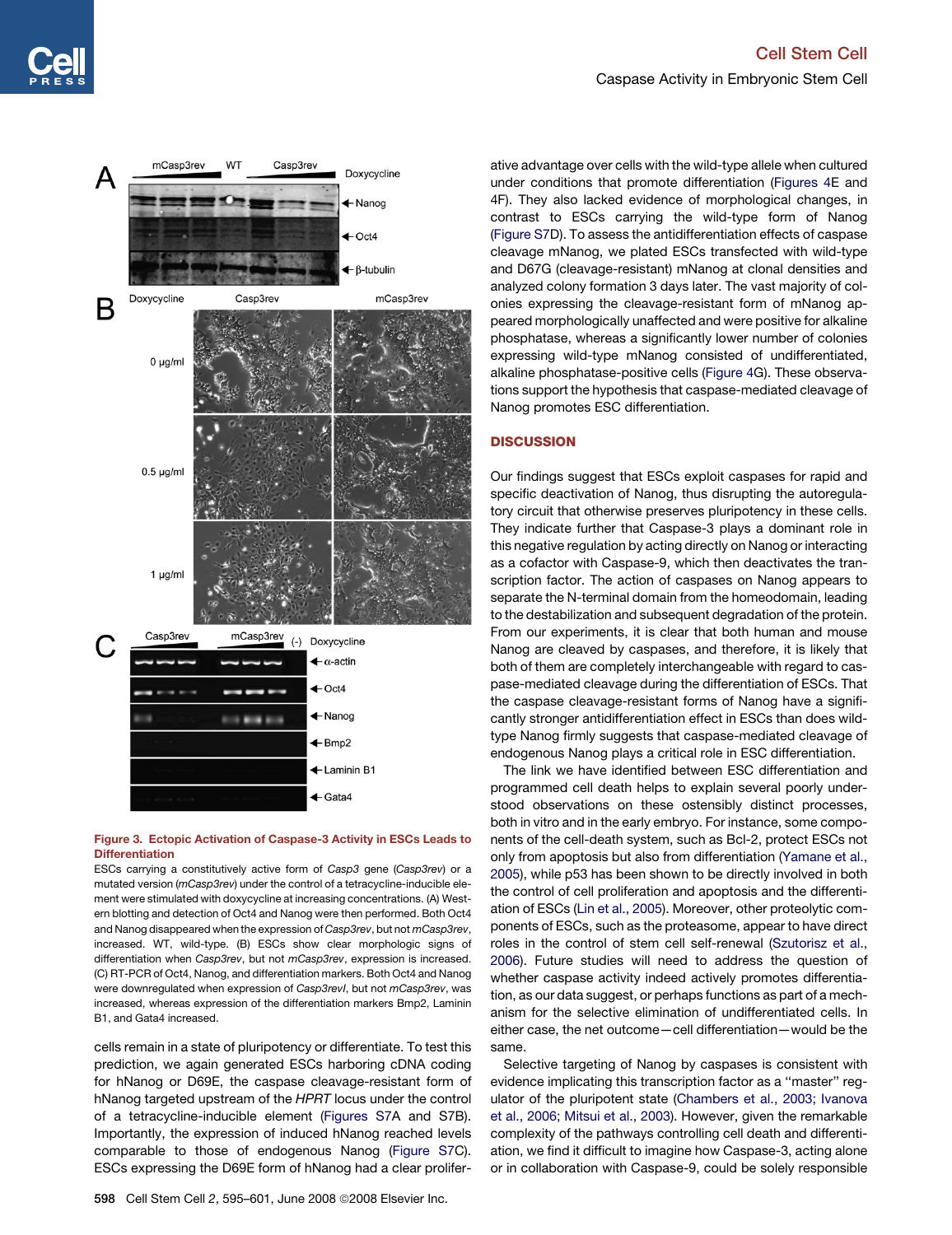

<span id="page-4-0"></span>

## Figure 4. Caspases Cleave Nanog in ESCs

(A) Top: in vitro-translated hNanog, but not its D69E mutant, is cleaved by Caspase-3. Bottom: proposed caspase cleavage site at position 69, separating the N-terminal domain of Nanog from the rest of the protein.

(B) Top: western blot showing expression of hNanog and mutant hNanog with or without a mutation at position 69 (D69E) that obviates cleavage. The results represent ESCs transfected with hNanog or D69E hNanog in cultures treated with RA (1  $\mu$ M) or untreated. After induction of differentiation, cleaved hNanog appeared as a 27 kDa band that was not visible when the cells were transfected with the mutated form of hNanog. Bottom: western blot showing expression of hNanog and mNanog and mutant hNanog and mNanog carrying a mutation at position 69 and 67, respectively (D69E and D67G), that obviates cleavage. The results represent ESCs transfected with depicted Nanog versions and treated with RA. Cleaved hNanog and mNanog appeared as a 27 kDa band that was barely visible when the cells were transfected with the mutated forms of hNanog and mNanog.

(C) Western blot analysis for endogenous mNanog reveals the cleaved form of the protein after induction of differentiation with RA.

(D) In vitro caspase cleavage assay reveals that Caspase-9 can effectively cleave in vitro-translated mNanog.

(E) Proliferation of ESCs harboring hNanog or D69E hNanog and grown under normal conditions with LIF or RA stimulation. Mean (±SD) levels of <sup>3</sup>H incorporation in triplicate experiments indicate a consistently greater proliferative advantage for cells expressing the hNanog cleavage mutant.

(F) Proliferation of ESCs expressing D69E or wildtype hNanog that were mixed 20:80 with EGFP-labeled ESCs. The percentage of unlabeled ESCs in the mixture was determined during growth in the absence of LIF. Cells carrying the caspase cleavage-resistant mutant (D69E hNanog) had a marked growth advantage over control or hNanog-expressing cells. The data are means  $\pm$  SD of triplicate experiments.

(G) Mouse ESCs were plated at low densities (5000 cells/cm<sup>2</sup>) and transfected with wild-type mNanog, D67G mNanog (caspase cleavage-resistant Nanog), or control plasmid (GFP) and cultured with or without LIF for 3 days. Tranfection with D67G mNanog substantially increased the number of undifferentiated (AP-positive) colonies.

for the mediation of proliferation versus differentiation choices in ESCs. We predict, instead, that other mediators of cell death participate in this critical developmental transition, possibly by targeting pluripotency factors other than Nanog. This hypothesis is supported by the absence of any overt phenotype in the preimplantation embryos of *Casp3* knockout mice ([Kuida et al.,](#page-6-0) [1996; Woo et al., 1998](#page-6-0)).

Our results leave unanswered the major question of why Caspase-3 activation during differentiation is limited and does not self-amplify as seen during apoptosis. Potential mechanisms for such control of caspase activity include subcellular localization of the enzyme, the caspase activity level itself, phosphorylation or other forms of structural modification, as well as direct or indirect interaction with protein inhibitors, such as IAPs. Given that ESCs carrying the cleavage-resistant form of Nanog proliferate better than those with the wild-type allele, it seems reasonable to suggest that the cleaved form of Nanog might exert a dominant-negative effect on some of the normal functions of Nanog.

A more comprehensive understanding of the molecular pathways controlling ESC self-renewal and differentiation, in particular the apparent molecular link between programmed cell death and cell differentiation, would not only accelerate efforts to generate clinically relevant cell types from ESCs but may also facilitate the reprogramming of differentiated cells to enter a pluripotent state ([Okita et al., 2007\)](#page-6-0), [\(Silva et al., 2006](#page-6-0)), for example, by blocking caspase activity. We consider the affinity of Caspase-3 and Caspase-9 for the transcription factor Nanog to be a paradigm for other potential caspase targets in ESCs; hence, it should be possible to exploit the caspases in experimental screens to identify other factors that regulate stem cell pluripotency. Finally, the involvement of caspases in nonapoptotic pathways, as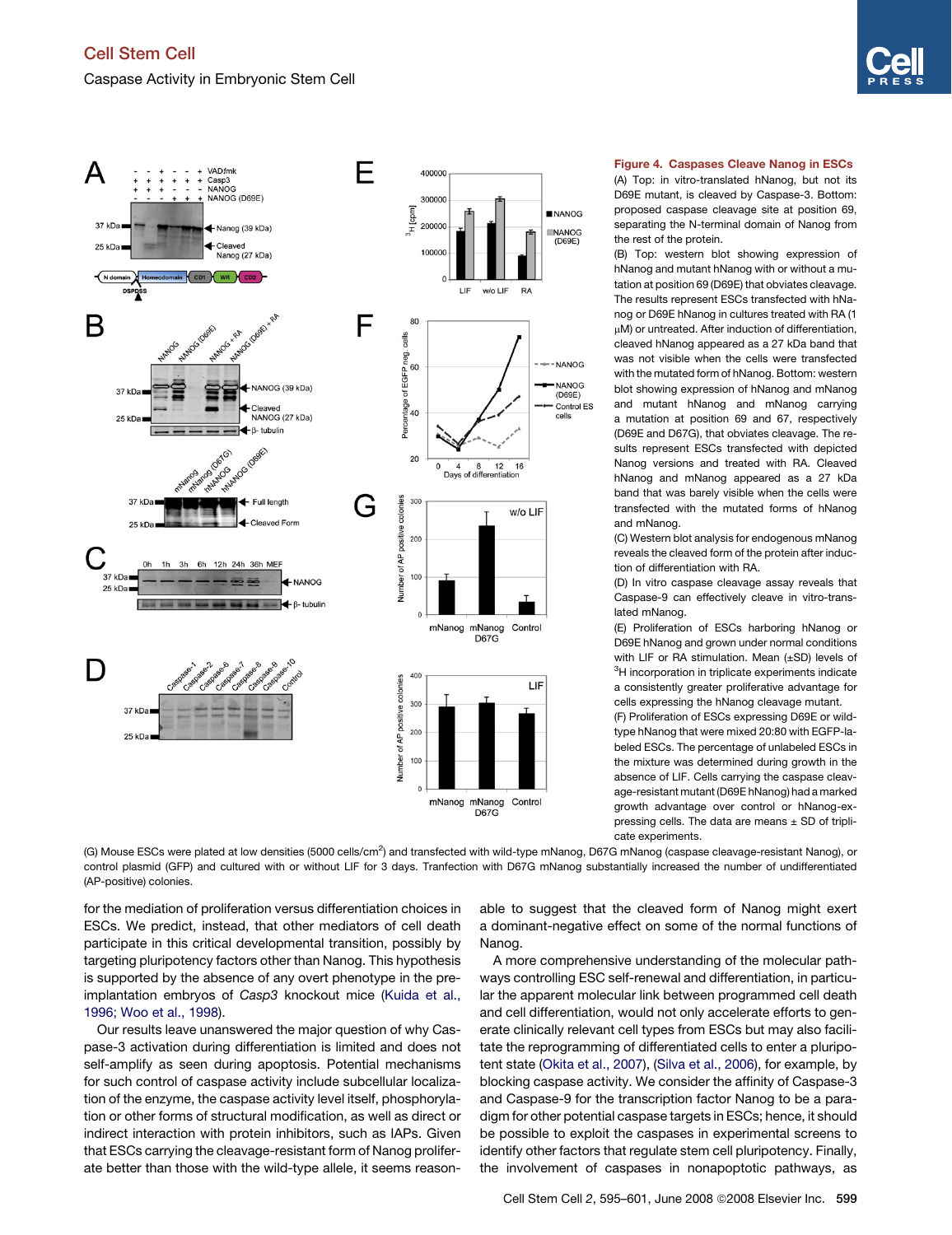<span id="page-5-0"></span>demonstrated here and elsewhere [\(Arama et al., 2003; De Botton](#page-6-0) [et al., 2002; De Maria et al., 1999a, 1999b; Ishizaki et al., 1998](#page-6-0)), suggests that efforts to block apoptosis via caspase inhibition for therapeutic purposes may have much broader implications than initially thought, especially for stem cells.

#### EXPERIMENTAL PROCEDURES

#### ESC Cultures

The mouse ESC lines used were as follows: D3 (from ATCC, no. CRL11632), R1 (from Andras Nagy, Toronto), and E14Tg2a-derived A2lox (from Michael Kyba, UT Southwestern Medical Center) Cells were typically used between passages 10 and 20. A2lox ESCs express the reverse tetracycline transactivator from the endogenous *Rosa26* locus and carry an insertion containing a tetracycline response element,  $loxP$ -lox2272 sites and the neomycin $\Delta$ ATG-resistance gene upstream of *HPRT* on the X chromosome. To generate inducible derivatives, we subcloned cDNAs into the p2Lox targeting vector. Cre/Lox recombination was used to insert p2Lox into the inducible locus as described previously ([Kyba et al., 2003](#page-6-0)). The medium contained 10% FBS (Innovative Research, cat. no. IFBF-H) tested for toxicity to ESCs in a colonyforming assay ([Evans, 2004\)](#page-6-0) that included Knockout DMEM (Invitrogen, cat. no. 10829-018), 1x nonessential amino acids (Invitrogen, cat. no. 111140-050), L-glutamine 1% v/v (Invitrogen, cat. no. 25030-081), 2-mercaptoethanol (3.5 µl per 250 ml medium; Sigma, cat. no. M7522), LIF 1000 per ml (Esgro, cat. no. ESG1107). Cells were routinely maintained on irradiated (8400 rad) mouse embryonic fibroblasts (MEFs) derived from E14.5-old embryos (mouse strain CF1, Charles River timed pregnant mice). For some experiments, ESCs were placed onto 0.1% gelatin type A (Sigma, cat. no. G1890)-coated dishes and passaged 2 to 4 times before the experiment was carried out. For differentiation studies, standard medium was replaced with medium containing 1  $\mu$ M retinoic acid (RA, Sigma, cat. no. R2625) without LIF or N2B27 medium [\(Ying et al., 2003\)](#page-6-0).

#### In Vitro Caspase Cleavage Assay

Trypsinized ESCs (R1, 200,000; D3, 250,000) were plated into 6 wells containing normal ESC medium, and on the next day, the medium was changed to 1 µM RA differentiation medium. Cells were harvested with trypsin-EDTA (Invitrogen, cat. no. 25300-054), and protein extracts were made in 0.1% CHAPS buffer, pH 7.2 (50 mM HEPES; 150 mM KCl; 1x protease inhibitors [Roche, cat. no. 1697498001]); 2 mM Na fluoride, and orthovanadate, respectively, at specified time points. The CaspGlo (Promega, cat. no. G8091) kit was used to directly measure caspase activity. Before determining caspase activity, we tested the system for variability within the dynamic range using recombinant caspase-3 (BD Bioscience, cat. no. 556471). The signal was measured with the Wallac 1429 VictorII instrument (Perkin-Elmer, Wellesley, MA).

#### Generation of Caspase-3 Knockout

ESCs were derived from E3.5-old mouse embryos. Briefly on day 1, caspase-3 homozygous [\(Kuida et al., 1996](#page-6-0)) and control C57/BL6 female mice were injected i.p. with 5 IU of PMS (Calbiochem, cat. no. 367222). Forty-six hours later, the female mice received an i.p. injection of 5 IU human chorionic gonadotropin (HCG; Calbiochem, cat. no. 230734). Stimulated females were placed into a cage with 8-week-old caspase-3-homozygous stud males. Blastocysts were collected on day 3 postcoitum in the afternoon. The blastocysts were placed onto irradiated mouse embryonic feeder cells and incubated for 3 days in ESC medium, trypsinized, and replated. Colonies apparent on day 7 were picked, expanded, and genotyped with use of the following primers: mCasp3-S, TGTCATCTCGCTCTGGTACG; mCasp3-AS, CCCTTTCTGCCTGTCTTCTG (PCR product SIZE 310 bp); Neomycin-S, AGACAATCGGCTGCTCTGAT; Neomycin-AS, ATACTTTCTCGGCAGGAGCA (PCR product size 260 bp); mOct4-S, GGCGTTCTCTTTGGAAAGGTGTTC; mOct4-AS, CTCGAACCACATCCTTCTCT (PCR product size 312 bp); Actin-S, GGCCCAGAGCAAGAGAGGTATCC, Actin-AS, ACGCACGATTTCCCTCTC AGC (PCR product size 460 bp). For PCR, we used GoTaq green master mix (Promega, cat. no. M7112) with the following program: 1 cycle at  $95^{\circ}$ C for 3 min followed by 40 cycles with  $95^{\circ}$ C for 30 s,  $58^{\circ}$ C for 30, and 72 $^{\circ}$ C for 30 sec for 30 s followed by one extension of 10 min at  $72^{\circ}$ C. We generated two caspase-3 knockout cell lines (34A and 34B) and two control caspase-3

heterozygote cell line (22A and 22B). All experiments were carried out with these four cell lines and yielded essentially the same results.

#### Inducible Caspase-3 Cell Line Experiments

We used a constitutively active caspase-3 gene (*Casp3rev*) as described in [Srinivasula et al., 1998](#page-6-0) and a mutated version of *Casp3rev* (C1635) as described in [Kamada et al., 1998.](#page-6-0) These active and inactive forms of caspase-3 were derived from the plasmids pGEMCasp3rev (6730 bp) and pGEM MutCas3rev (3867 bp). The caspase-3 inserts were cut out of their backbone vectors with EcoRI, and the insert (874 bp) was cloned by blunt end ligation into the pLoxP2 vector and digested with XhoI-SmaI (3549 bp). The vector was coelectroporated with pSalk-Cre into 30  $\times$  10<sup>6</sup> A172 cells (960 µF, 25 millisec pulse). After electroporation, the cells were selected with G418 (400  $\mu$ g/ml), and individual clones were picked and subsequently expanded. For the differentiation experiment, cells were plated into 6-well plates (1  $\times$  10<sup>5</sup>/well) and stimulated with 1 µg/ml doxycycline (Sigma, cat. no. D9891) for 36 hr. They were then harvested, and western blots for Oct4 (H-134 Santa Cruz, cat. no. SC9081), Nanog (Abcam, cat. no. AB14959; Chemicon 1/1000), and betatubulin (D10; Santa Cruz, cat. no. SC5274) were performed. Secondary antibodies (dilutions 1/5000 and 1/10000) consist of Alexa-680 antirabbit (Molecular Probes, cat. no. A21077) or IRday 800 antirabbit (Rockland, cat. no. 611- 131-121). The signal was detected with the Odyssey system.

#### Detection of Nanog Cleavage by Caspase-3 In Vitro

Human Nanog was obtained from ATCC (cDNA clone cat. no. 10806397; Image Clone IDm no. 40004923; Gene Bank ID no. BC09827) and subcloned into pCR-BlendII-TOPO (Invitrogen). The mutation D69E was introduced into human hNanog with a site-directed mutagenesis kit (Quickchange II, Stratagene). Sequencing of both clones confirmed the identity of the human Nanog cDNA wild-type (TOPOT-Nanog) and D69E mutation (TOPO-mut -Nanog). In vitro transcription and translation were performed according to the manufacturer's protocol (Promega, cat. no. L520A). TOPO-Nanog and TOPO-D69E-Nanog plasmid 1  $\mu$ g was incubated at 30°C with T7 quick master mix and 1 mM methionine plus biotin-tRNA (Promega, cat. no. L506A) in a total volume of 50 µl. The reaction was stopped after 90 min, and aliquots frozen at  $-80 \, \text{C}^0$ . Biotin-labeled human hNanog and D69E-Nanog were detected after transfer to nitrocellulose membranes with streptavidin Alexa fluor 680– (Molecular Probes, cat. no. S21378, dilution 1/10000). Protein was digested with 40 ng recombinant active caspase-3 (BD Bioscience, cat. no. 51-66281V) in a total volume of 15  $\mu$ l at pH 7.5 (6 mM Tris-Cl, 1.2 mM CaCl<sub>2</sub>, 1 mM KCl, 5 mM DTT, and 1.5 mM MgCl<sub>2</sub>) ([Laugwitz et al., 2001](#page-6-0)). The reaction product was run on 4%–20% gradient PAGE gels (Bio-Rad), and protein was detected as previously described (streptavidin, Alexa Fluor 680 Odyssey system, LI-COR).

#### Nanog Proliferation Assay

Nanog and D69E-Nanog clones were plated at a density of 5000 cells into 96-well plates, incubated overnight, and then stimulated with RA for specified times. Cells were then pulsed with methyl-<sup>3</sup>H thymidine (Perkin Elmer, NET027) for 3 hr and harvested (Packard Filtermate harvester), and scintillation counts were measured with the Packard Topocount-NXT Microplate Scintillation and Luminescence Counter.

#### Nanog Competition Assay

The inducible cell lines Nanog, D69E mutated Nanog, EGFP, and control A172 were plated and incubated over night with  $1 \mu M$  doxycycline. The Nanog inducible, D69E Nanog and A172 ESC lines were mixed with the EGFP inducible cell line in a ratio of 20:80 and plated on the next day. Cells were maintained in ESC medium without LIF. The percentage of EGFP-positive cells was determined with a FACScan instrument (Becton Dickinson) on days 0, 4, 8, 12, and 16 after plating.

#### SUPPLEMENTAL DATA

The Supplemental Data include seven figures and Supplemental Experimental Procedures and can be found with this article online at [http://www.](http://www.cellstemcell.com/cgi/content/full/2/6/595/DC1/) [cellstemcell.com/cgi/content/full/2/6/595/DC1/.](http://www.cellstemcell.com/cgi/content/full/2/6/595/DC1/)